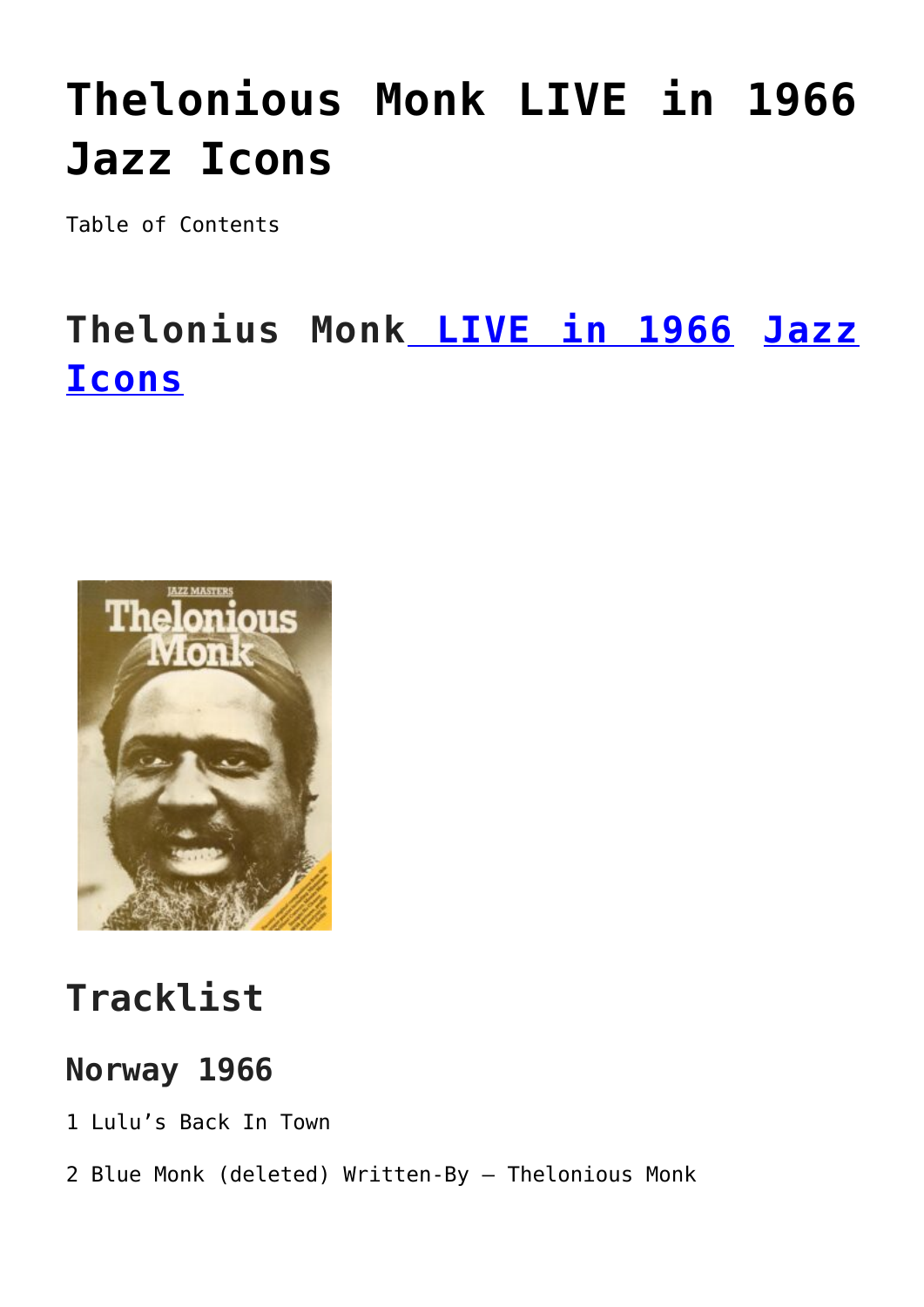3 'Round Midnight (deleted) Written-By – Cootie Williams, Thelonious Monk

#### **Denmark 1966**

4 Lulu's Back In Town

5 Don't Blame Me (deleted)

6 Epistrophy Written-By – Kenny Clarke, Thelonious Monk

#### **Jazz Icons:**

Thelonious Monk features two intimate concerts filmed three days apart in Scandanavia in the Spring of 1966 with a legendary quartet that includes drummer Ben Riley, bassist Larry Gales and tenor saxophonist Charlie Rouse. Thelonious Monk revolutionized jazz with his innovative musical approach and these remarkable performances allow viewers the rare opportunity to experience Monk $\hat{A}$  s genius up close on his classic compositions

This video, which contains Thelonious Monk's two studio television performances taped in Oslo and Copenhagen in 1966, proves that seeing Monk is as important as hearing him. He's backed by his legendary quartet  $\Box$  tenor saxophonist Charlie Rouse, bassist Larry Gales, and drummer Ben Riley, who was forced to play with a spare borrowed drumkit. Save for the two renditions of the standard "Lulu's Back in Town" and another popular song, "Don't Blame Me," the rest of the six selections are pure Monk, including the spellbinding "Blue Monk," the algorithmic "Epistrophy," and of course, his eternal ballad "'Round Midnight," delivered here at a slightly faster tempo.

Thelonious's flat-fingered touch, trancelike dancing (which Riley playfully mimics), fancy footwork at the keyboard, and wild choice of hats steal the show. In the 20-page liner notes,trumpeter, arranger, and Monk scholar Don Sickler encourages you to, "[t]ake this fantastic opportunity to get a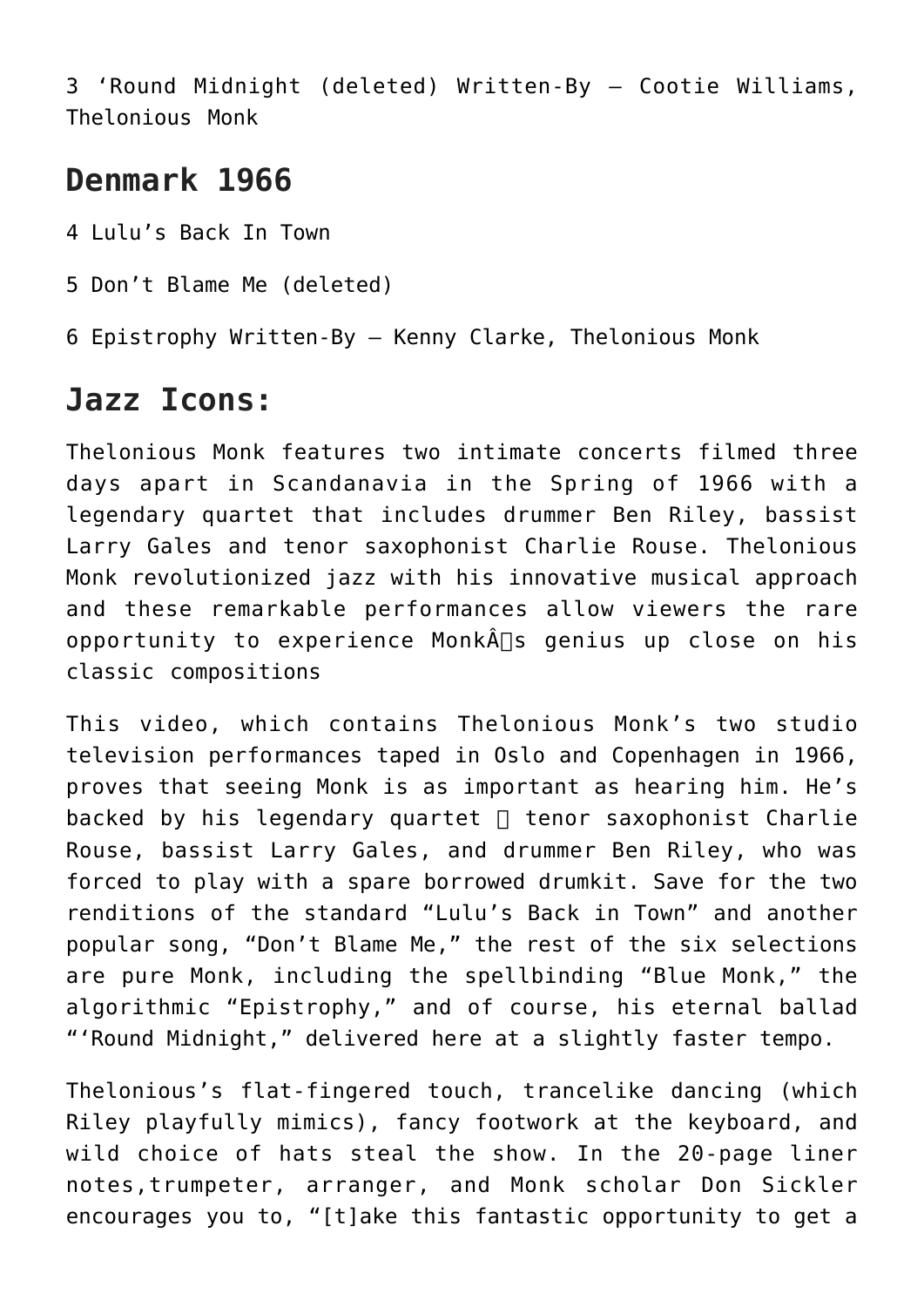better understanding of his distinct style, of the unique way he accompanies soloists, and the other idiosyncrasies that make Monk a musical treasure." –Eugene Holley, Jr.

### **Thelonious Monk**

 Thelonious Monk's music is instantly recognisable, sounding as if the modernist Schoenberg had inherited the jazz tradition of Fats Waller: angular music, jangling with discordant note clusters, set over jerking rhythms which nevertheless seem to "swing." It is redolent of his beloved New York and expressive of a singular world view. But in the emerging literature that addresses his troubled life it is his state of mind which recurrently punctuates the rhythms of his musical career. In each of these works the authors eventually ask "What went wrong with Monk?"

Thelonious "Sphere" Monk was born in North Carolina in 1917. His family lived on the "coloured side" of town. They moved to New York when Thelonious was 6 years old, his mother becoming the sole breadwinner when his father returned to North Carolina. From then until the 1980s, Monk would live in the same small apartment; first with his mother and siblings, later joined by his wife and then by their own children. At 14, he was contributing to the family's income by playing at "rent parties" (where neighbours subsidised their impoverished hosts). At 16, he became a professional musician, and one of his most recorded tunes, "Round Midnight," was written when he was just 18.

He played in groups throughout his 20s, but his inclination towards idiosyncratic experimentation led to isolation. He was difficult "to play along with." In terms of jazz history, his pivotal role was as a member of the "out of hours" group of musicians, who would play for themselves at Minton's Playhouse in Harlem in the 1940s. These experimental sessions, attended by other luminaries such as Dizzy Gillespie and Charlie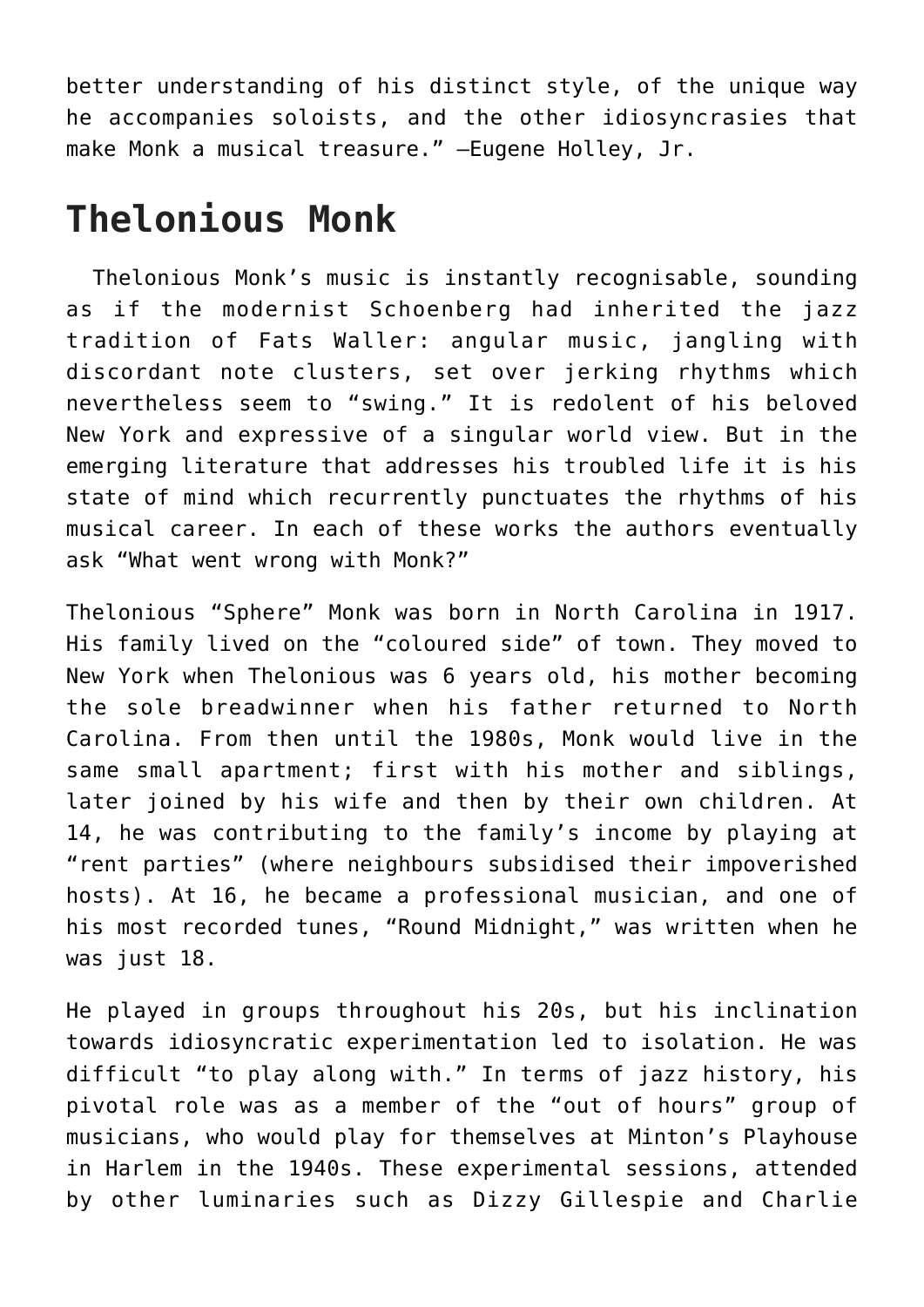Parker, gave rise to a style called bebop, a frenetic form emphasising improvisation and individuality of sound. As others in the circle were hailed as innovators, he remained a background figure, admired by fellow musicians, his music an acquired taste.

Although he was unusual, those who knew him then thought him sane. He lived for music, forgetting to eat and going for days without sleep, wandering from one club to another asking to play the piano. He was generous to fellow musicians and would encourage younger colleagues, emphasising self discipline and the acquisition of an authentic voice.

Monk's nemesis was his relentless consumption of drugs. A variety of substances sustained the musical economy of those times. While no account exists of Monk using heroin (and certainly not intravenously), he was unfortunately fond of alcohol and taking "whatever was around." This created problems, not least on his perilous journeys outside New York, when he accepted hallucinogens from people he hardly knew.

At the age of 34, he lost his cabaret card (for holding heroin belonging to the pianist Bud Powell) and as a result was unable to perform in New York clubs for six years. This provoked further financial hardship. Of necessity, he toured and played abroad but was peculiarly unsafe when not accompanied by his devoted wife. Monk was always a loyal family man, but when venturing out from this structured environment he seemed to decompensate psychologically. On one trip to San Francisco he went missing for a week. Only subsequently did the family learn that he had spent that period, apparently mute, in a psychiatric institution.

Episodes of illness supervened as he approached his 40s. After bouts of depression, rationalised by friends as the understandable sequelae of life events, something went drastically awry. Monk was driving dangerously, apparently without insight, and one day suddenly turned to his wife and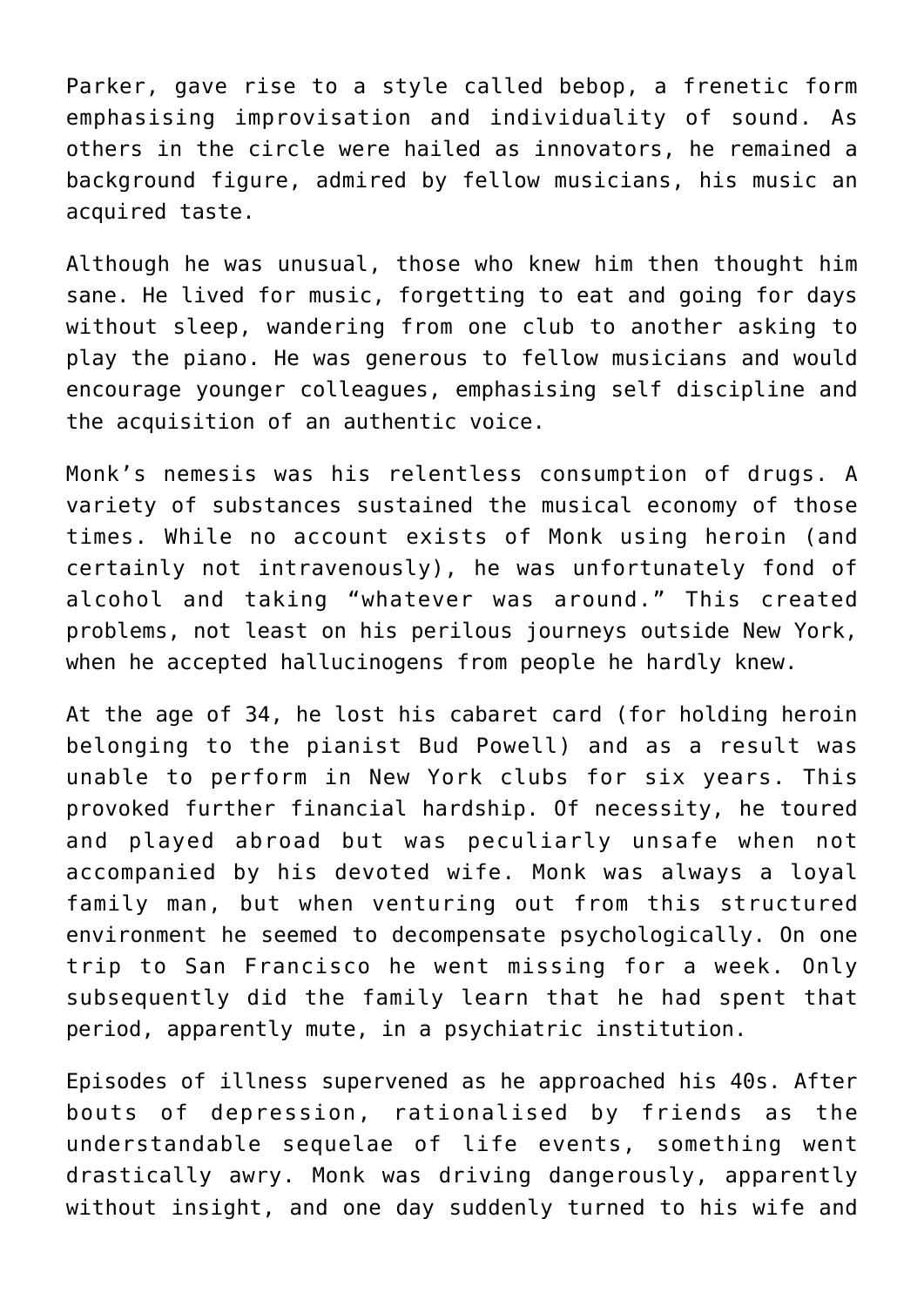asked her who she was. Afterwards, when his manager visited their home, Monk was laughing "without reason." Two days later, he was in a car crash and admitted to hospital. No formal diagnosis was arrived at on that or subsequent admissions, but a pattern was established whereby two or three days' excitement and restless walking would terminate in a similar period of withdrawal and mutism. On occasions, electroconvulsive therapy was considered but apparently never given.

At times, Monk received neuroleptics and lithium. His diagnosis would be confounded by persistent substance misuse (including cocaine in the 1970s), some of which he may not have known about (he attended a celebrity doctor, who, it later transpired, had been treating many socialites and artists with amphetamines under the guise of "vitamin" injections).

Despite belated recognition (including a cover portrait for *Time* magazine in 1964), Monk's performances dwindled both in quantity and quality. Sometimes his illness was publicly apparent, as when he repeatedly played the same tune in a performance or sat staring at the keyboard without playing at all. There is a late interview (quoted by Gourse) in which Monk is punning on both visual and verbal themes and lapsing into tangentiality.

The distinction between functional and organic psychiatric disturbance was further obscured by the onset of cerebrovascular accidents, one of which eventually killed him. He spent the last six years of his life in a withdrawn state in front of a television, mute for much of the time.

So what went wrong with Monk? In summary, none of these accounts provides sufficient information for a definitive diagnosis. This is unsurprising since Monk's diagnosis eluded those who treated him in life. He may have been unlucky in that a constitutional, functional affective disorder was